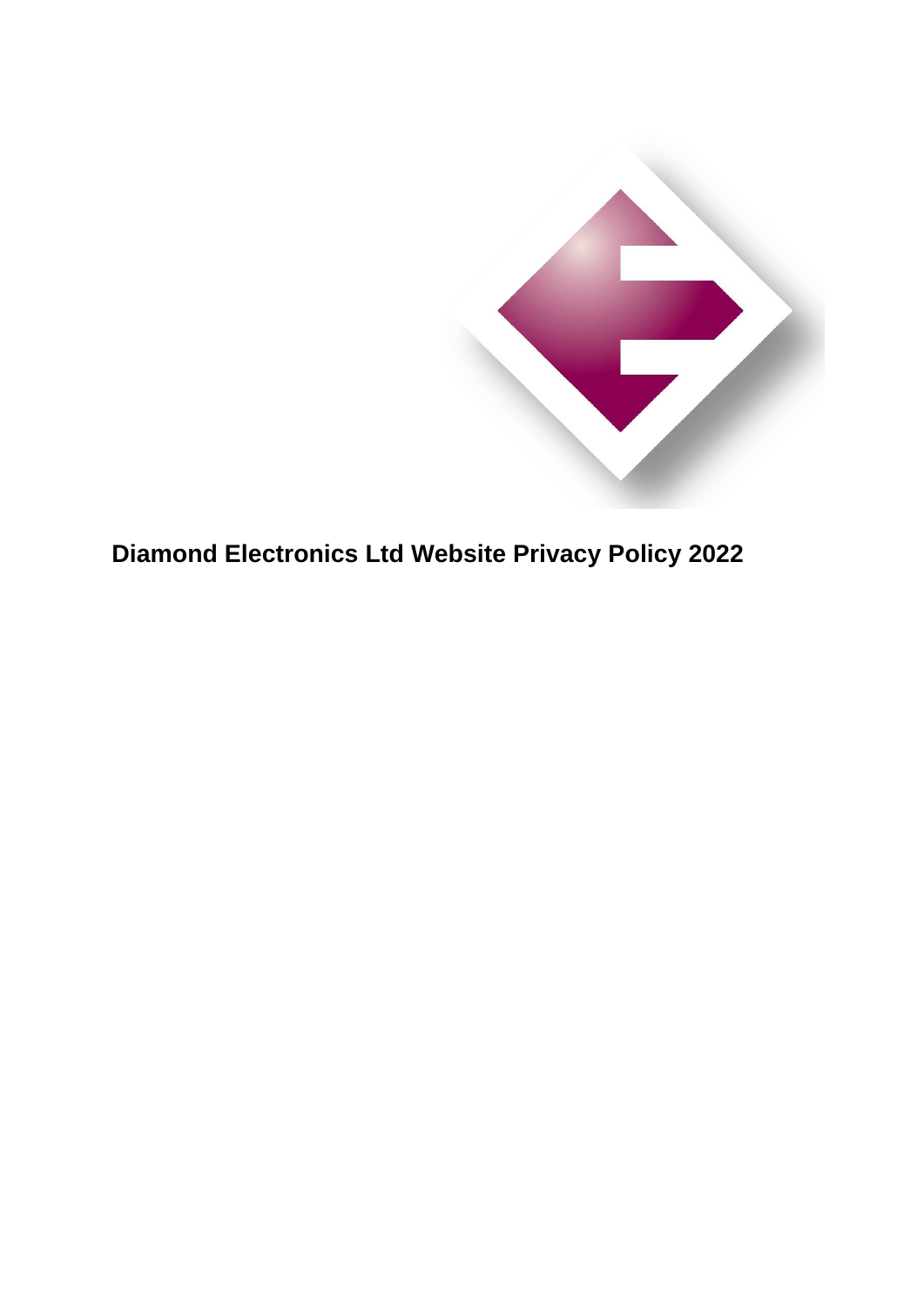## **Privacy Notice**

This is the privacy notice of Diamond Electronics Ltd, 1374438 ('we', 'our', or 'us').

Our registered office is at

Diamond Electronics Ltd - Registered Office: Fourways Technology Park London Road Smallwood Nr. Sandbach Cheshire CW11 2US United Kingdom

### **Introduction**

This notice describes how we collect, store, transfer and use personal data. It tells you about your privacy rights and how the law protects you.

In the context of the law and this notice, 'personal data' is information that clearly identifies you as an individual or which could be used to identify you if combined with other information. Acting in any way on personal data is referred to as 'processing'.

This notice applies to personal data collected through our website and through social media platforms and online retail platforms, including [names of websites, e.g. Facebook, Instagram, Twitter, Etsy, eBay and Amazon].

Except as set out below, we do not share, or sell, or disclose to a third party, any information collected through our website.

### **Data Protection Officer**

We have appointed a data protection officer ('DPO') who is responsible for ensuring that our privacy policy is followed.

If you have any questions about how we process your personal data, including any requests to exercise your legal rights, please contact our DPO, Peter Hall, [peterhall@diamondelec.co.uk](mailto:peterhall@diamondelec.co.uk)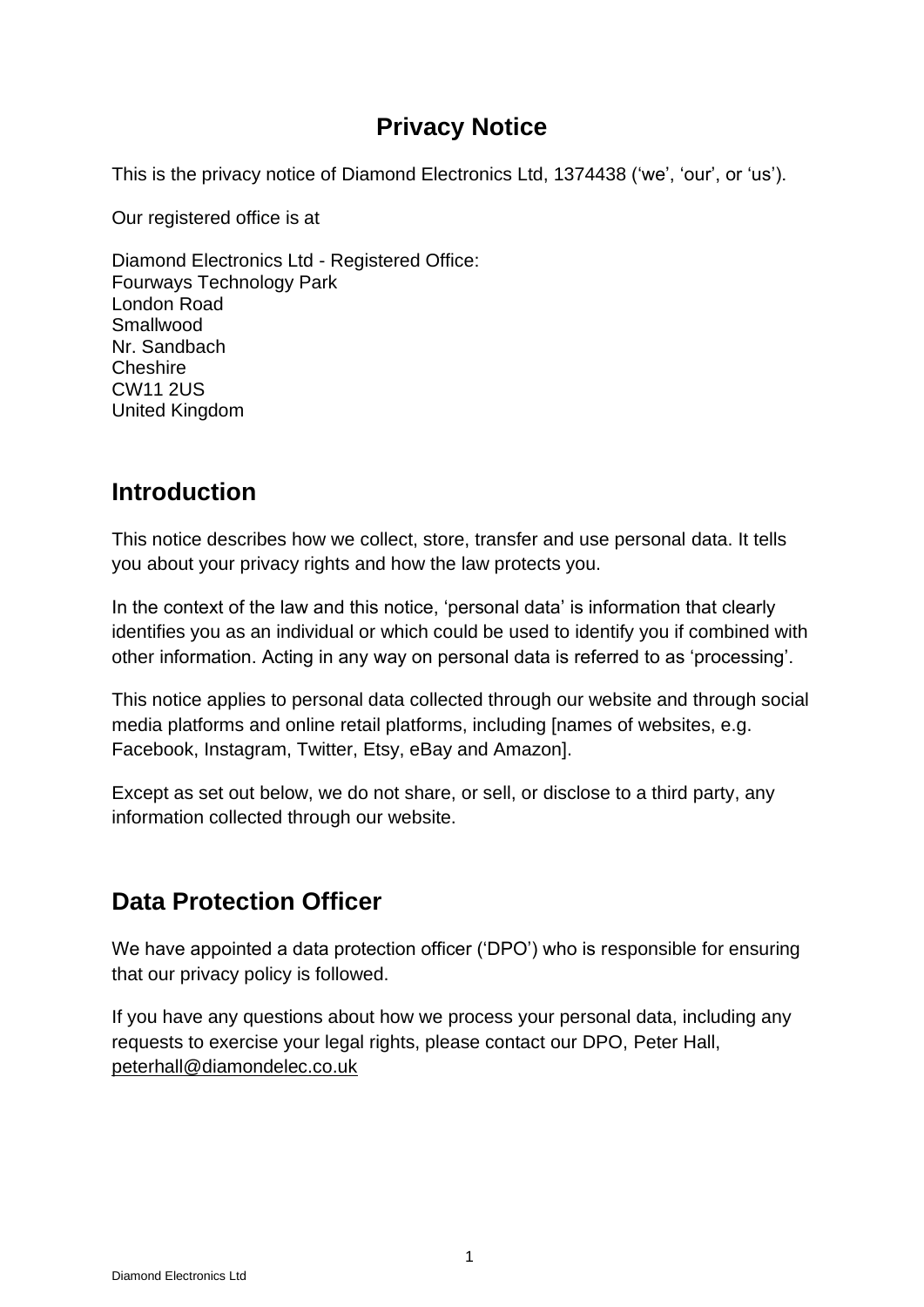### **Personal data we process**

#### **1. How we obtain personal data**

The information we process about you includes information:

- you have directly provided to us
- that we gather from third party databases and service providers
- as a result of monitoring how you use our website or our services

## **2. Types of personal data we collect directly**

When you use our website, our services or buy from us, [for example, when you create an account on our website,] we ask you to provide personal data. This can be categorised into the following groups:

- personal identifiers, such as your first and last names, your title and your date of birth
- contact information, such as your email address, your telephone number and your postal addresses for billing, delivery and communication
- account information, including your username and password
- payment information, such as a debit or credit card number and expiry date and bank account details
- records of communication between us including messages sent through our website, email messages and telephone conversations
- marketing preferences that tell us what types of marketing you would like to receive

# **3. Types of personal data we collect from third parties**

We confirm some of the information you provide to us directly using data from other sources. We also add to the information we hold about you, sometimes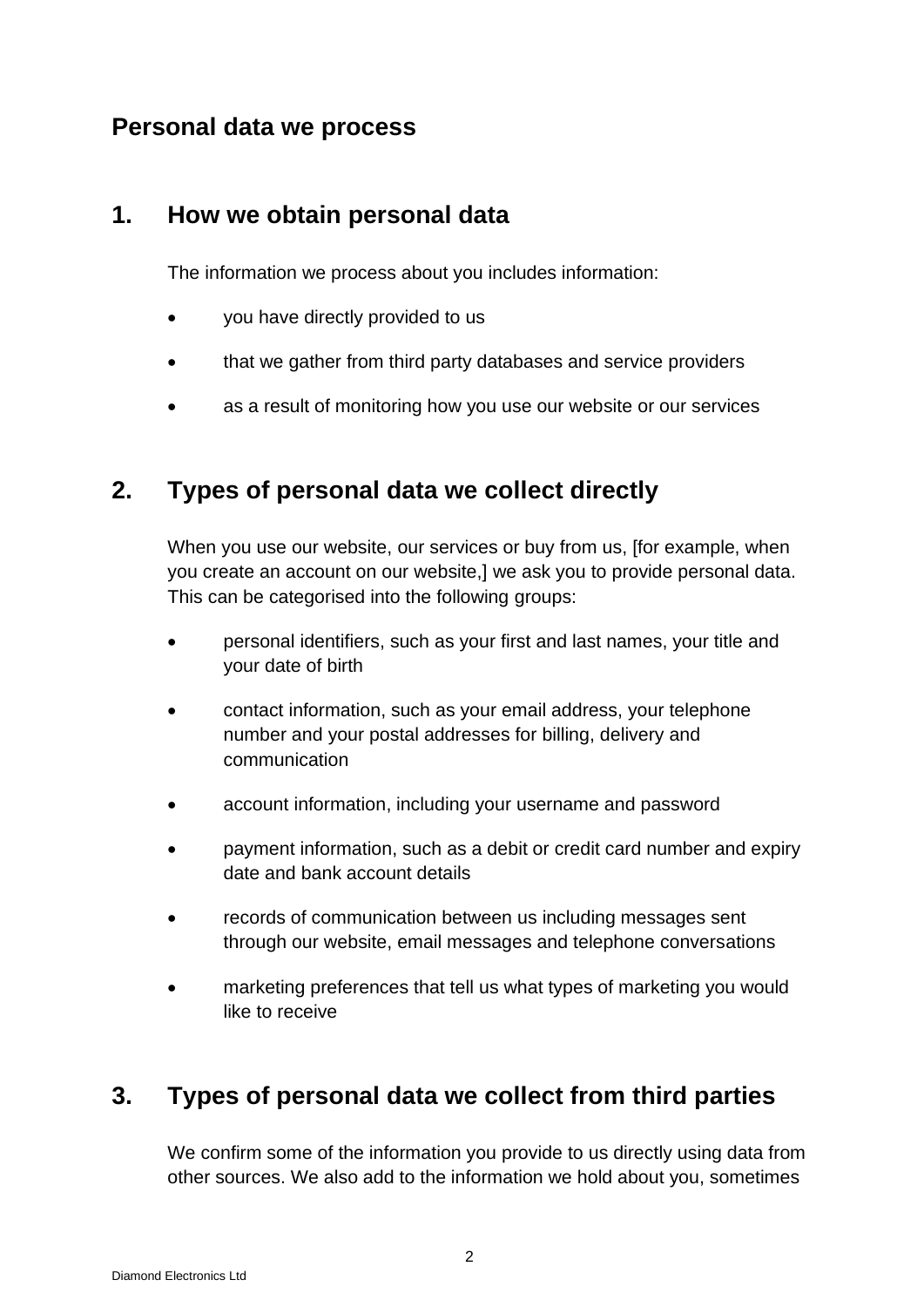to remove the need for you to provide it to us and sometimes in order to be able to assess the quality of the services you offer.

The additional information we collect can be categorised as follows:

- information that confirms your identity
- business information, including your business trading name and address, your company number (if incorporated), and your VAT number (if registered)
- information that confirms your contact information
- reviews and feedback about your business on other websites through which you sell your services
- unsolicited complaints by other users

# **4. Types of personal data we collect from your use of our services**

By using our website and our services, we process:

- your username and password and other information used to access our website and our services
- information you contribute to our community, including reviews
- your replies to polls and surveys
- technical information about the hardware and the software you use to access our website and use our services, including your Internet Protocol (IP) address, your browser type and version and your device's operating system
- usage information, including the frequency you use our services, the pages of our website that you visit, whether you receive messages from us and whether you reply to those messages
- transaction information that includes the details of the products services you have bought from us and payments made to us for those services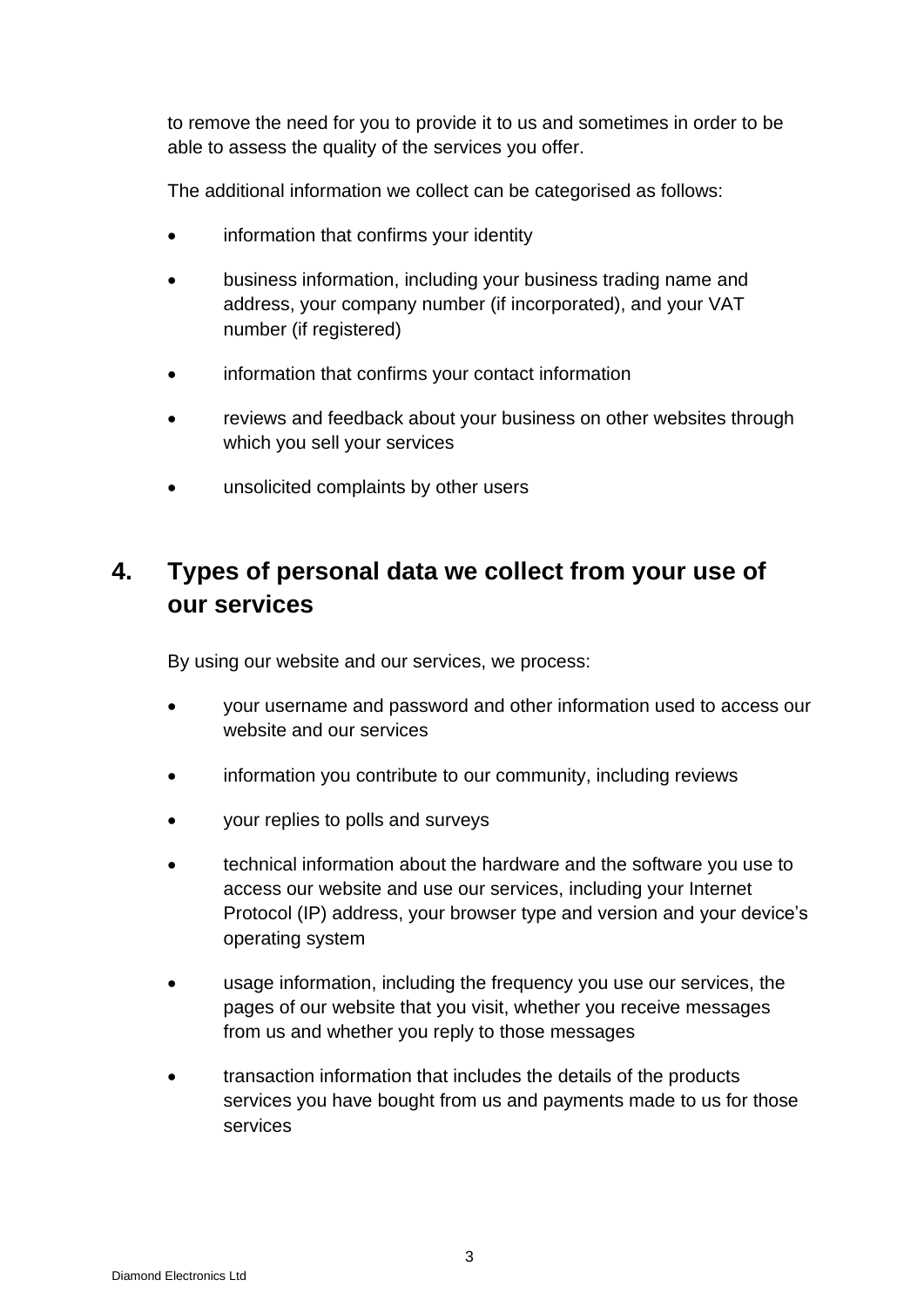• your preferences to receive marketing from us; how you wish to communicate with us; and responses and actions in relation to your use of our services.

#### **5. Our use of aggregated information**

We may aggregate anonymous information such as statistical or demographic data for any purpose. Anonymous information is that which does not identify you as an individual. Aggregated information may be derived from your personal data but is not considered as such in law because it does not reveal your identity.

For example, we may aggregate usage information to assess whether a feature of our website is useful.

However, if we combine or connect aggregated information with your personal data so that it can identify you in any way, we treat the combined information as personal data, and it will be used in accordance with this privacy notice.

#### **6. If you do not provide personal data we need**

Where we need to collect personal data by law, or under the terms of a contract we have with you, and you fail to provide that data when requested, we may not be able to perform that contract.

In that case, we may have to stop providing a service to you. If so, we will notify you of this at the time.

### **The bases on which we process information about you**

The law requires us to determine under which of six defined bases we process different categories of your personal data, and to notify you of the basis for each category.

If a basis on which we process your personal data is no longer relevant, then we shall immediately stop processing your data.

If the basis changes, then if required by law we shall notify you of the change and of any new basis under which we have determined that we can continue to process your information.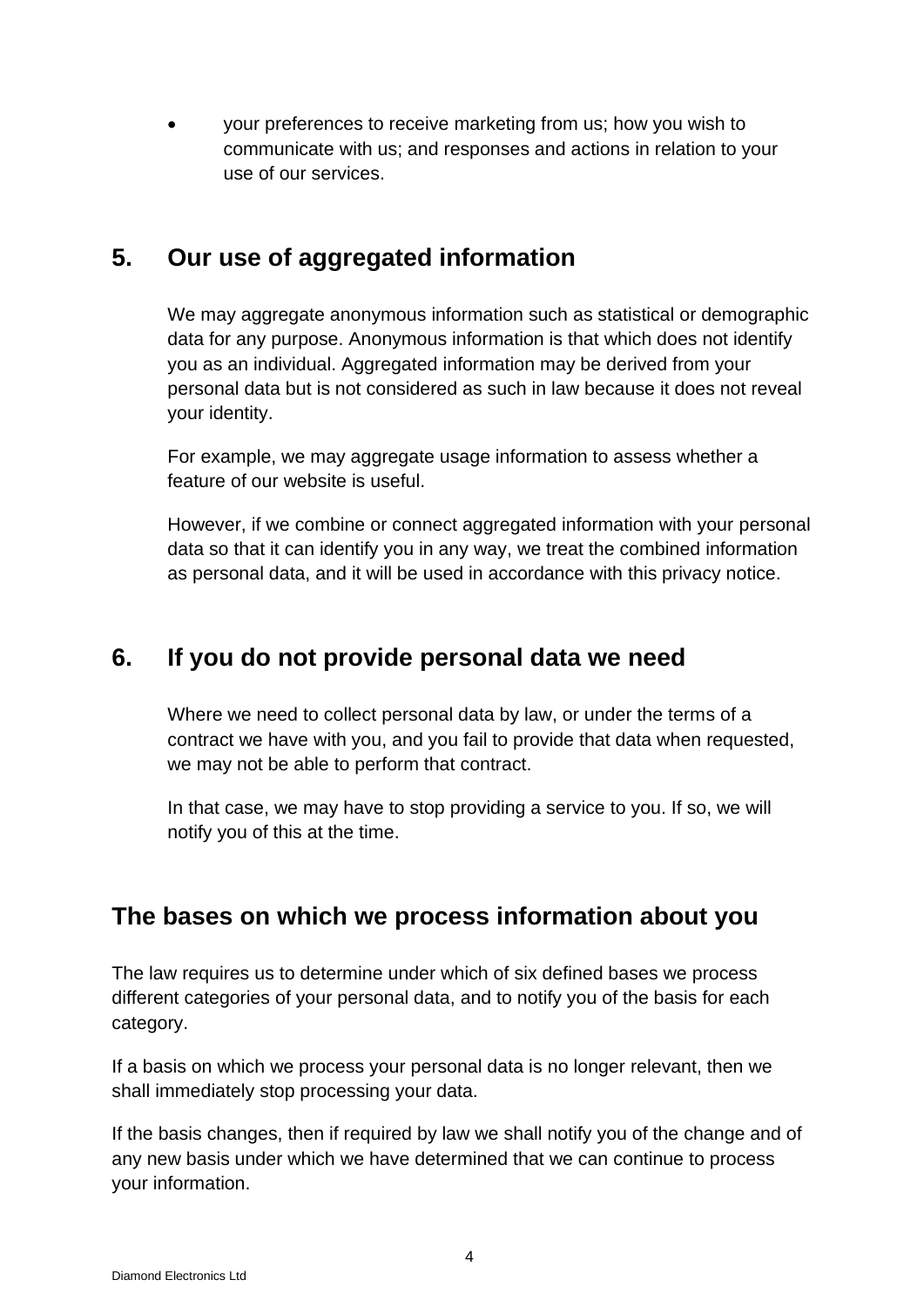# **7. Information we process because we have a contractual obligation with you**

When you create an account on our website, buy a product or service from us, or otherwise agree to our terms and conditions, a contract is formed between you and us.

In order to carry out our obligations under that contract we must process the information you give us. Some of this information may be personal data.

We may use it in order to:

- verify your identity for security purposes when you use our services
- sell products to you
- provide you with our services
- provide you with suggestions and advice on products, services and how to obtain the most from using our website

We process this information on the basis there is a contract between us, or that you have requested we use the information before we enter into a legal contract.

We shall continue to process this information until the contract between us ends or is terminated by either party under the terms of the contract.

#### **8. Information we process with your consent**

Through certain actions when otherwise there is no contractual relationship between us, such as when you browse our website or ask us to provide you more information about our business, including job opportunities and our products and services, you provide your consent to us to process information that may be personal data.

Wherever possible, we aim to obtain your explicit consent to process this information, for example, we ask you to agree to our use of non-essential cookies when you access our website.

If you have given us explicit permission to do so, we may from time to time pass your name and contact information to selected associates whom we consider may provide services or products you would find useful.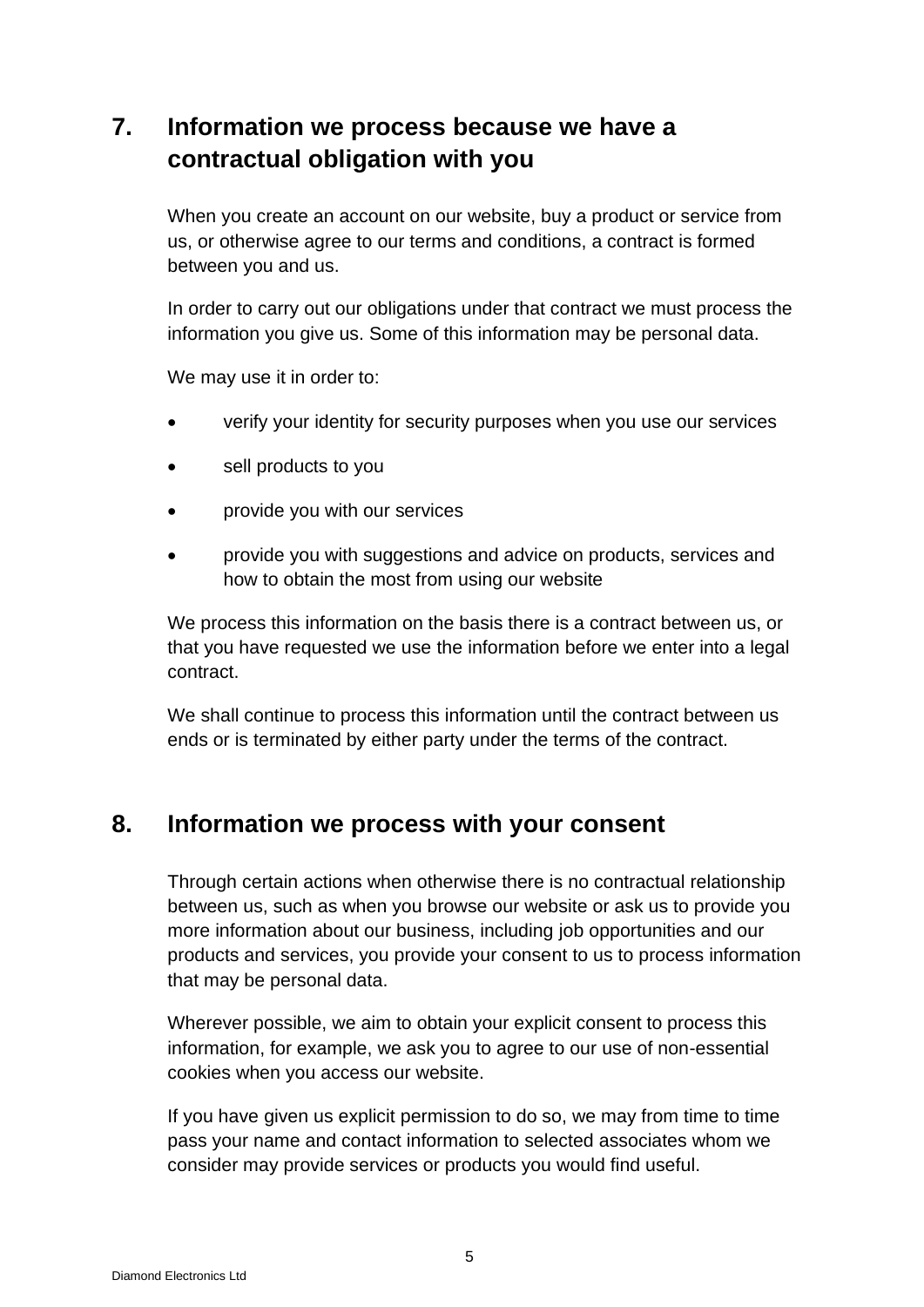We continue to process your information on this basis until you withdraw your consent, or it can be reasonably assumed that your consent no longer exists.

You may withdraw your consent at any time by instructing us [sales@diamondelec.co.uk](mailto:sales@diamondelec.co.uk) or [https://diamondelec.co.uk/contact/.](https://diamondelec.co.uk/contact/) However, if you do so, you may not be able to use our website or our services further.

We aim to obtain and keep your consent to process your information. However, while we take your consent into account in decisions about whether or not to process your personal data, the withdrawal of your consent does not necessarily prevent us from continuing to process it. The law may allow us to continue to process your personal data, provided that there is another basis on which we may do so. For example, we may have a legal obligation to do so.

# **9. Information we process for the purposes of legitimate interests**

We may process information on the basis there is a legitimate interest, either to you or to us, of doing so.

Where we process your information on this basis, we do after having given careful consideration to:

- whether the same objective could be achieved through other means
- whether processing (or not processing) might cause you harm
- whether you would expect us to process your data, and whether you would, in the round, consider it reasonable to do so

For example, we may process your data on this basis for the purposes of:

- improving our services
- record-keeping for the proper and necessary administration of our business
- responding to unsolicited communication from you to which we believe you would expect a response
- preventing fraudulent use of our services
- exercising our legal rights, including to detect and prevent fraud and to protect our intellectual property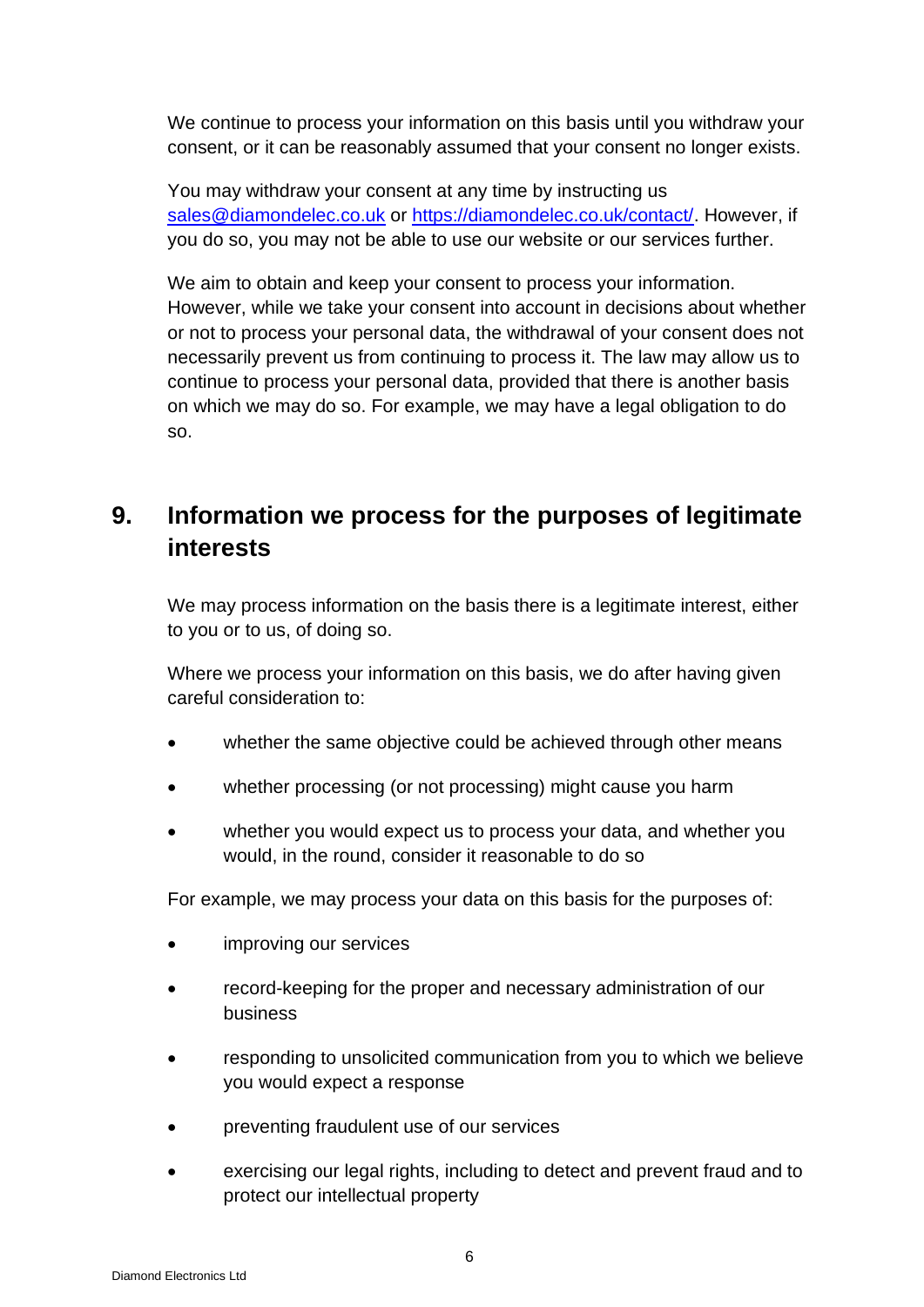- insuring against or obtaining professional advice that is required to manage business risk
- protecting your interests where we believe we have a duty to do so

# **10. Information we process because we have a legal obligation**

Sometimes, we must process your information in order to comply with a statutory obligation.

For example, we may be required to give information to legal authorities if they so request or if they have the proper authorisation such as a search warrant or court order.

This may include your personal data.

#### **11. Information we process to protect vital interests**

In situations where processing personal information is necessary to protect someone's life, where consent is unable to be given and where other lawful bases are not appropriate, we may process personal information on the basis of vital interests.

For example, we may inform relevant organisations if we have a safeguarding concern about a vulnerable person.

#### **How and when we process your personal data**

#### **12. Your personal data is not shared**

We do not share or disclose to a third party, any information collected through our website.

### **13. Information you provide**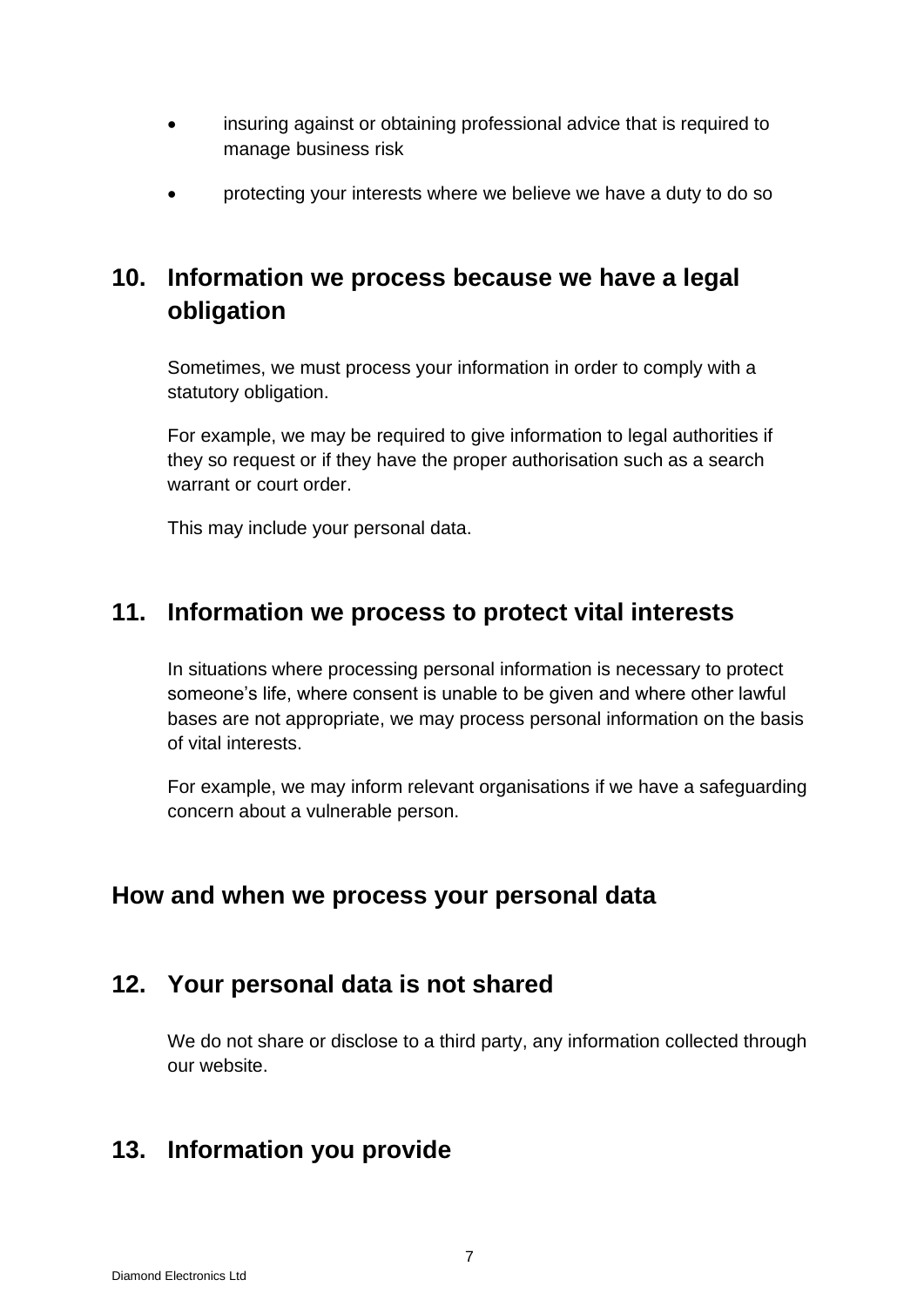Our website allows you to post information with a view to that information being read, copied, downloaded, or used by other people.

For example, when you leave a review or post a message on our website, we reasonably assume that you consent for the message to be seen by others. We may include your username with your message, and your message may contain information that is personal data.

Other examples include:

- tagging an image
- clicking on an icon next to another visitor's message to convey your agreement, disagreement or thanks

In posting personal data, it is up to you to satisfy yourself about the privacy level of every person who might use it.

We do not specifically use this information except to allow it to be displayed or shared.

We do store it, and we reserve a right to use it in the future in any way we decide.

We provide you with a public profile page, the information on which may be indexed by search engines or used by third parties. The information you provide on that profile page may be made available to the public.

Once your information enters the public domain, we have no control over what any individual third party may do with it. We accept no responsibility for their actions at any time.

Provided your request is reasonable and there is no legal basis for us to retain it, then at our discretion we may agree to your request to delete personal data that you have posted. You can make a request by contacting us at [sales@diamondelec.co.uk](mailto:sales@diamondelec.co.uk) or<https://diamondelec.co.uk/contact/>

# **14. Job application and employment**

If you send us information in connection with a job application, we may keep it for up to three years in case we decide to contact you at a later date.

If we employ you, we collect information about you and your work from time to time throughout the period of your employment. This information will be used only for purposes directly relevant to your employment. After your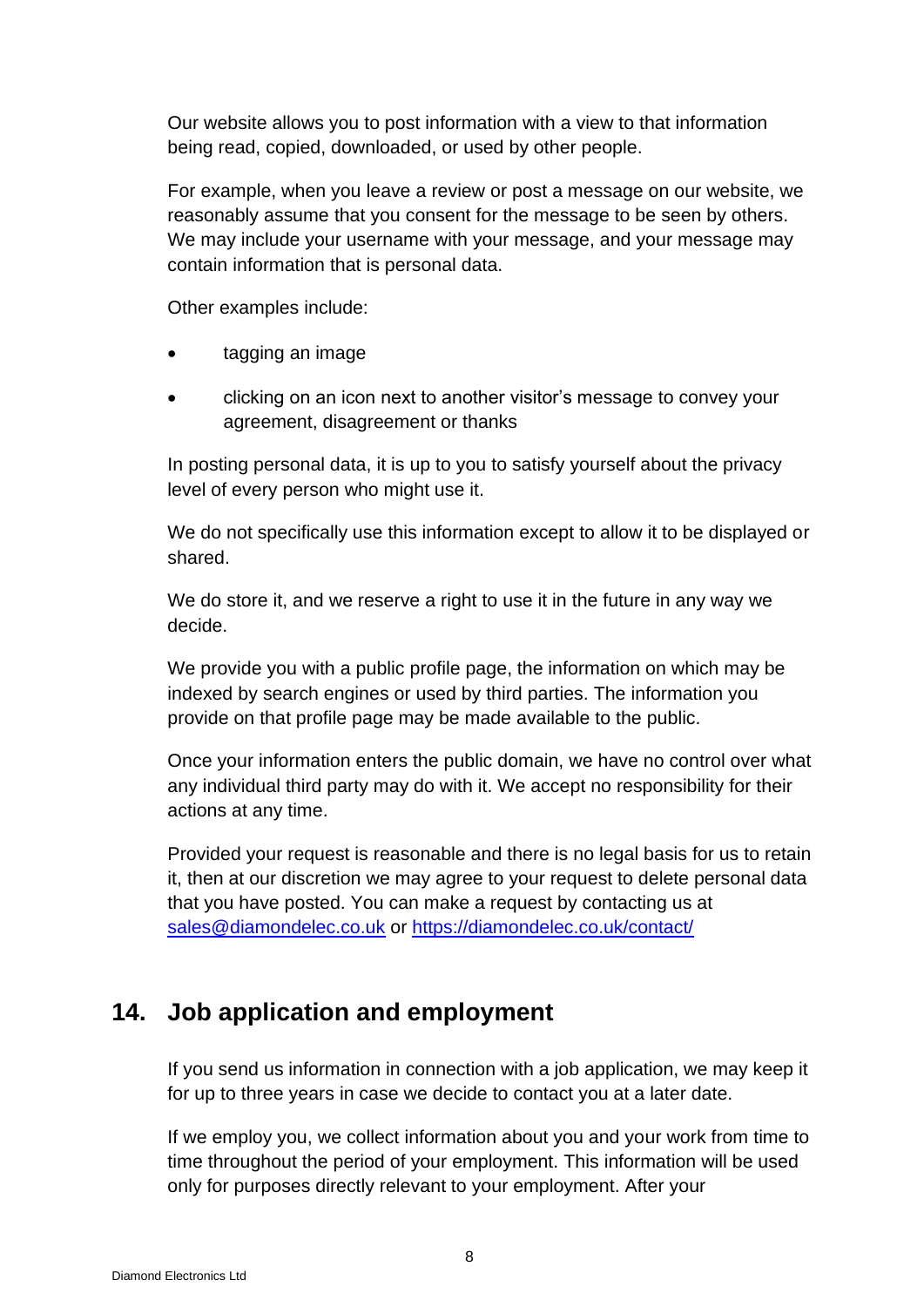employment has ended, we will keep your file for six years before destroying or deleting it.

### **15. Information obtained from third parties**

Although we do not disclose your personal data to any third party (except as set out in this notice), we sometimes receive data that is indirectly made up from your personal data from third parties whose services we use.

No such information is personally identifiable to you.

## **16. Third party advertising on our website**

Third parties may advertise on our website. In doing so, those parties, their agents or other companies working for them may use technology that automatically collects information about you when their advertisement is displayed on our website.

They may also use other technology such as cookies or JavaScript to personalise the content of, and to measure the performance of their adverts.

We do not have control over these technologies or the data that these parties obtain. Accordingly, this privacy notice does not cover the information practices of these third parties.

### **17. Credit reference**

To assist in combating fraud, we share information with credit reference agencies, so far as it relates to clients or customers who instruct their credit card issuer to cancel payment to us without having first provided an acceptable reason to us and given us the opportunity to refund their money.

### **18. Disputes between users**

In the event of a dispute between you and another user, provided that you consent, we may share your basic personal data, business information and contact information with the other user.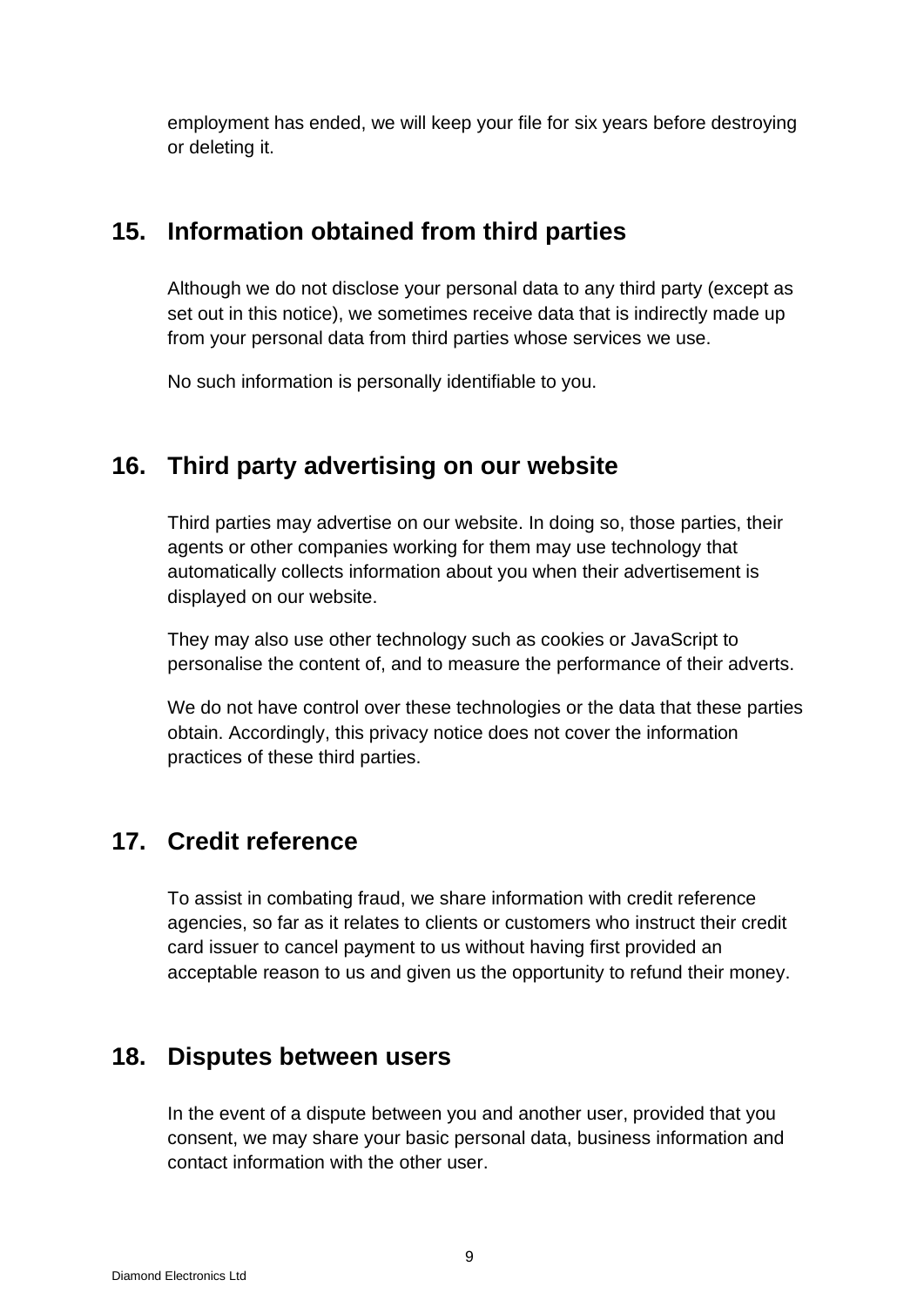At our discretion, we may share other information to enable the dispute to be resolved through litigation or alternative dispute resolution methods.

#### **19. Service providers and business partners**

We may share your personal data with businesses that provide services to us, or with business partners.

As examples:

- we may pass your payment information to our payment service provider to take payments from you
- we may use fraud prevention agencies and credit reference agencies to verify your identity and we may pass your information to those agencies if we strongly suspect fraud on our website
- we may pass your contact information to advertising agencies to use to promote our services to you

#### **20. Referral partners**

This is information given to us by you in your capacity as an affiliate of us or as a referral partner.

It allows us to recognise visitors that you have referred to us, and to credit to you commission due for such referrals. It also includes information that allows us to transfer commission to you.

The information is not used for any other purpose.

We undertake to preserve the confidentiality of the information and of the terms of our relationship.

We expect any affiliate or partner to agree to reciprocate this policy.

### **Use of information we collect through automated systems**

### **21. Cookies**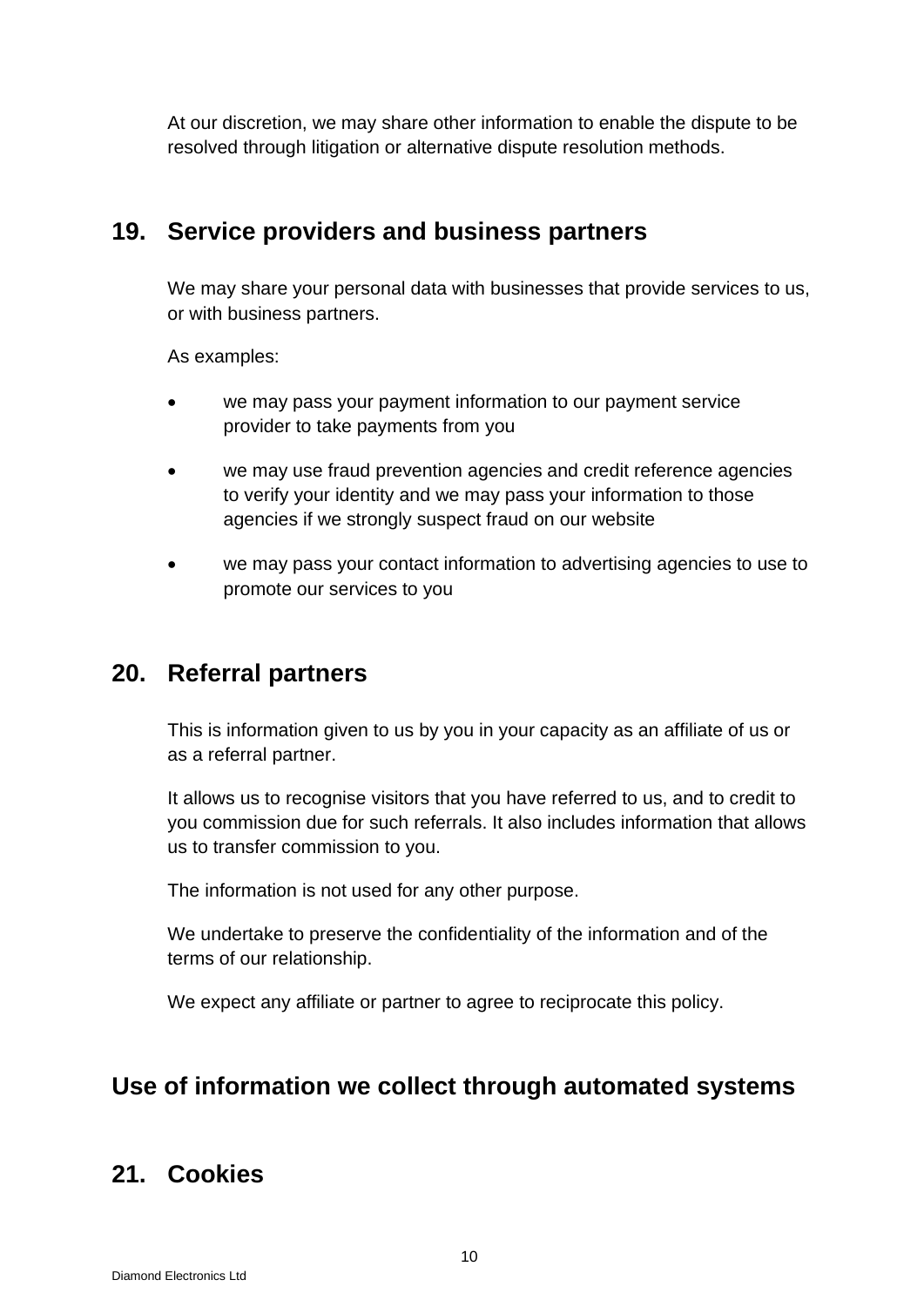Cookies are small text files that are placed on your computer's hard drive by your web browser when you visit a website that uses them. They allow information gathered on one web page to be stored until it is needed for use at a later date.

They are commonly used to provide you with a personalised experience while you browse a website, for example, allowing your preferences to be remembered.

They can also provide core functionality such as security, network management, and accessibility; record how you interact with the website so that the owner can understand how to improve the experience of other visitors; and serve you advertisements that are relevant to your browsing history.

Some cookies may last for a defined period of time, such as one visit (known as a session), one day or until you close your browser. Others last indefinitely until you delete them.

Your web browser should allow you to delete any cookie you choose. It should also allow you to prevent or limit their use. Your web browser may support a plug-in or add-on that helps you manage which cookies you wish to allow to operate.

The law requires you to give explicit consent for use of any cookies that are not strictly necessary for the operation of a website.

When you first visit our website, we ask you whether you wish us to use cookies. If you choose not to accept them, we shall not use them for your visit except to record that you have not consented to their use for any other purpose.

If you choose not to use cookies or you prevent their use through your browser settings, you may not be able to use all the functionality of our website.

We use cookies in the following ways:

- to track how you use our website
- to record whether you have seen specific messages we display on our website
- to keep you signed in to our website
- to record your answers to surveys and questionnaires on our site while you complete them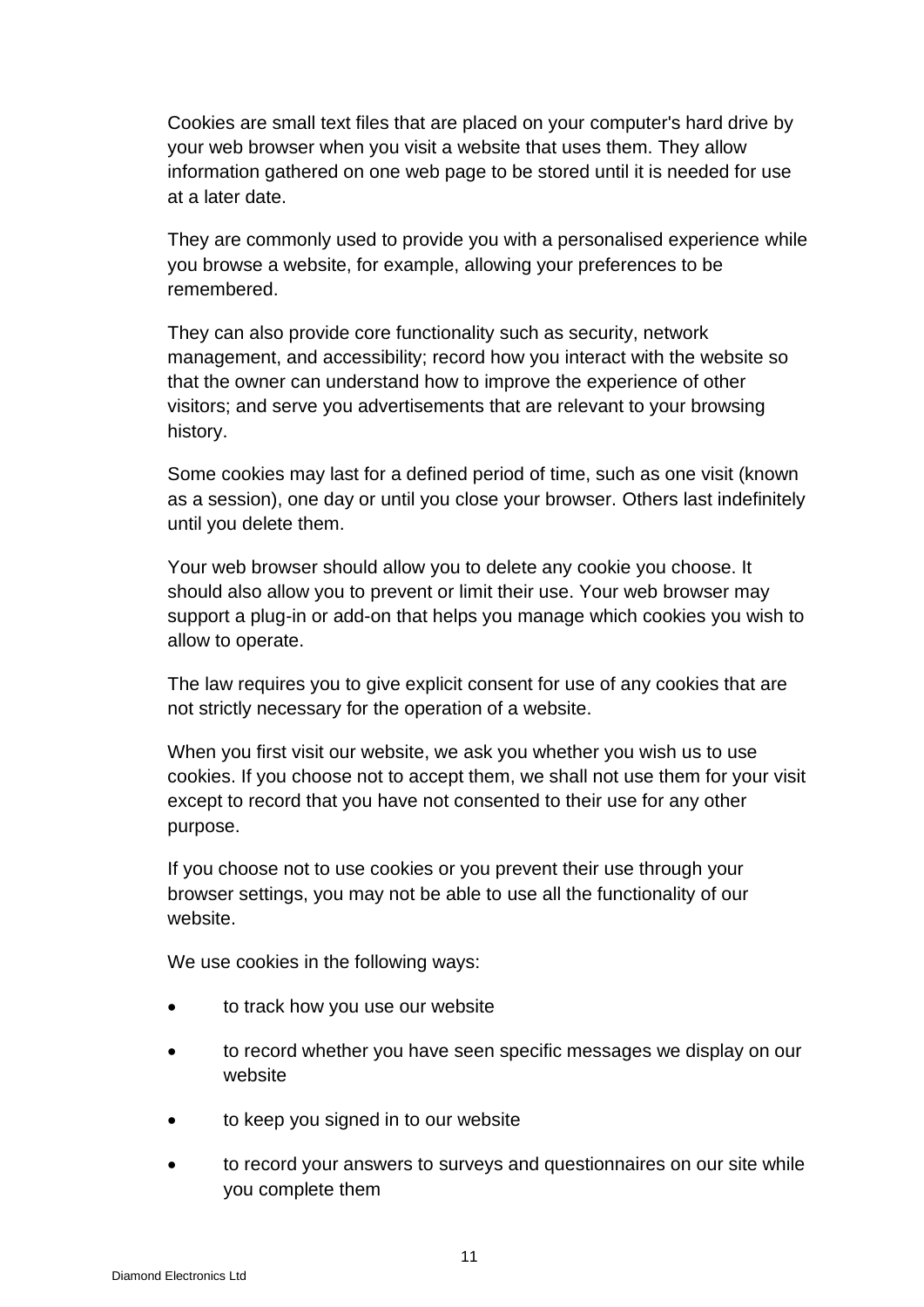• to record the conversation thread during a live chat with our support team

Visit our cookie policy here<https://diamondelec.co.uk/cookie-policy/> for more information.

# **22. Personal identifiers from your browsing activity**

Requests by your web browser to our servers for web pages and other content on our website are recorded.

We record information such as your geographical location, your Internet service provider and your IP address. We also record information about the software you are using to browse our website, such as the type of computer or device and the screen resolution.

We use this information in aggregate to assess the popularity of the webpages on our website and how we perform in providing content to you.

If combined with other information we know about you from previous visits, the data possibly could be used to identify you personally, even if you are not signed into our website.

# **23. Re-marketing**

Re-marketing involves placing a 'tracking technology' such as a cookie, a 'web beacon' (also known as an 'action tag' or a 'single-pixel GIF') to track which pages you visit and to serve you relevant adverts for our services when you visit some other website.

The benefit of re-marketing technology is that we can provide you with more useful and relevant adverts, and not show you ones repeatedly that you may have already seen.

We may use a third-party advertising service to provide us with re-marketing services from time to time. If you have consented to our use of such tracking technologies, you may see advertisements for our products and services on other websites.

We do not provide your personal data to advertisers or to third-party remarketing service providers. However, if you are already a member of a website whose affiliated business provides such services, that affiliated business may learn of your preferences in relation to your use of our website.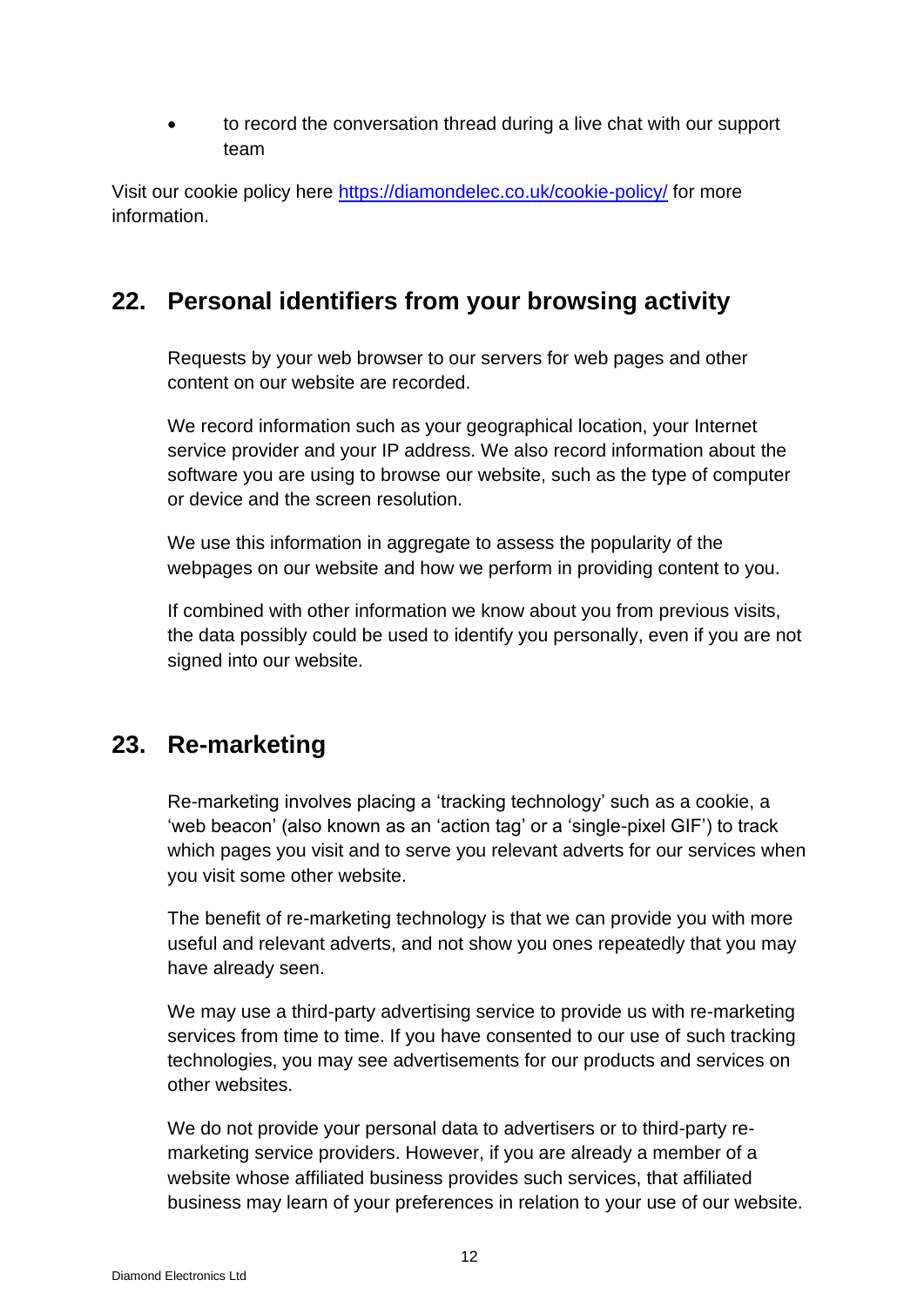#### **Other matters**

#### **24. Your rights**

The law requires us to tell you about your rights and our obligations to you in regard to the processing and control of your personal data.

We do this now, by requesting that you read the information provided at [http://www.knowyourprivacyrights.org](http://www.knowyourprivacyrights.org/)

## **25. Encryption of data sent between us**

We use Secure Sockets Layer (SSL) certificates to verify our identity to your browser and to encrypt any data you give us.

Whenever information is transferred between us, you can check that it is done so using SSL by looking for a closed padlock symbol or other trust mark in your browser's URL bar or toolbar.

# **26. Delivery of services using third party communication software**

With your consent, we may communicate using software provided by a third party such as Facebook (WhatsApp), Apple (Facetime), Microsoft (Skype) or Zoom Video Communications (Zoom).

Such methods of communication should secure your personal data using encryption and other technologies. The providers of such software should comply with all applicable privacy laws, rules, and regulations, including the GDPR.

If you have any concerns about using a particular software for communication, please tell us.

# **27. Control over your own information**

It is important that the personal data we hold about you is accurate and up to date. Please inform us if your personal data changes.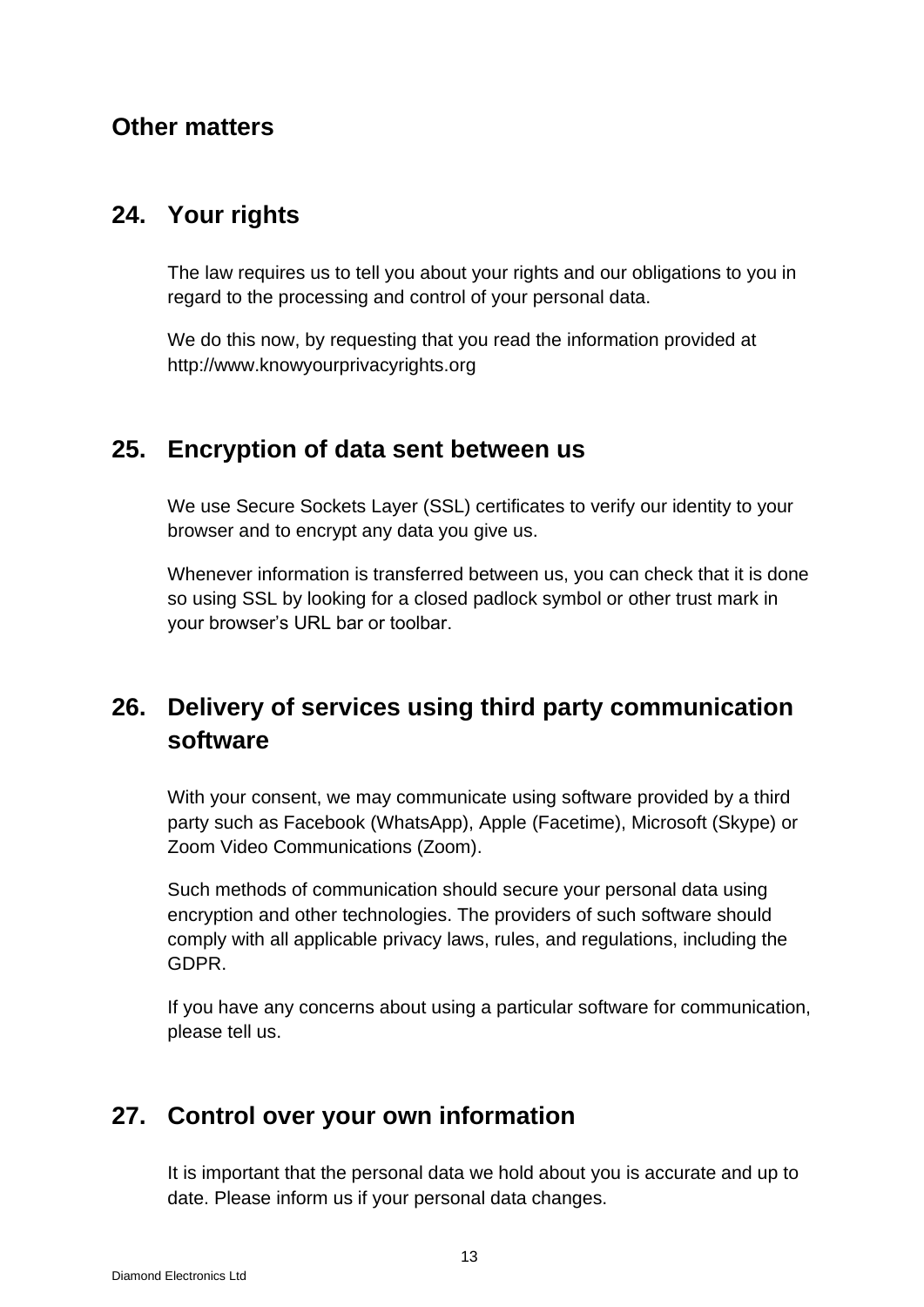At any time, you may contact us to request that we provide you with the personal data we hold about you.

At any time you may review or update personally identifiable information that we hold about you, by signing in to your account on our website.

To obtain a copy of any information that is not provided on our website you should contact us to make that request.

When we receive any request to access, edit or delete personal data we first take reasonable steps to verify your identity before granting you access or otherwise taking any action. This is important to safeguard your information.

Please be aware that we are not obliged by law to provide you with all personal data we hold about you, and that if we do provide you with information, the law allows us to charge for such provision if doing so incurs costs for us. After receiving your request, we will tell you when we expect to provide you with the information, and whether we require any fee for providing it to you.

If you wish us to remove personally identifiable information from our website, you should contact us to make your request.

This may limit the service we can provide to you.

We remind you that we are not obliged by law to delete your personal data or to stop processing it simply because you do not consent to us doing so. While having your consent is an important consideration as to whether to process it, if there is another legitimate basis on which we may process it, we may do so on that basis.

#### **28. Communicating with us**

When you contact us, whether by telephone, through our website or by email, we collect the data you have given to us in order to reply with the information you need.

We record your request and our reply in order to increase the efficiency of our business

We may keep personally identifiable information associated with your message, such as your name and email address so as to be able to track our communications with you to provide a high quality service.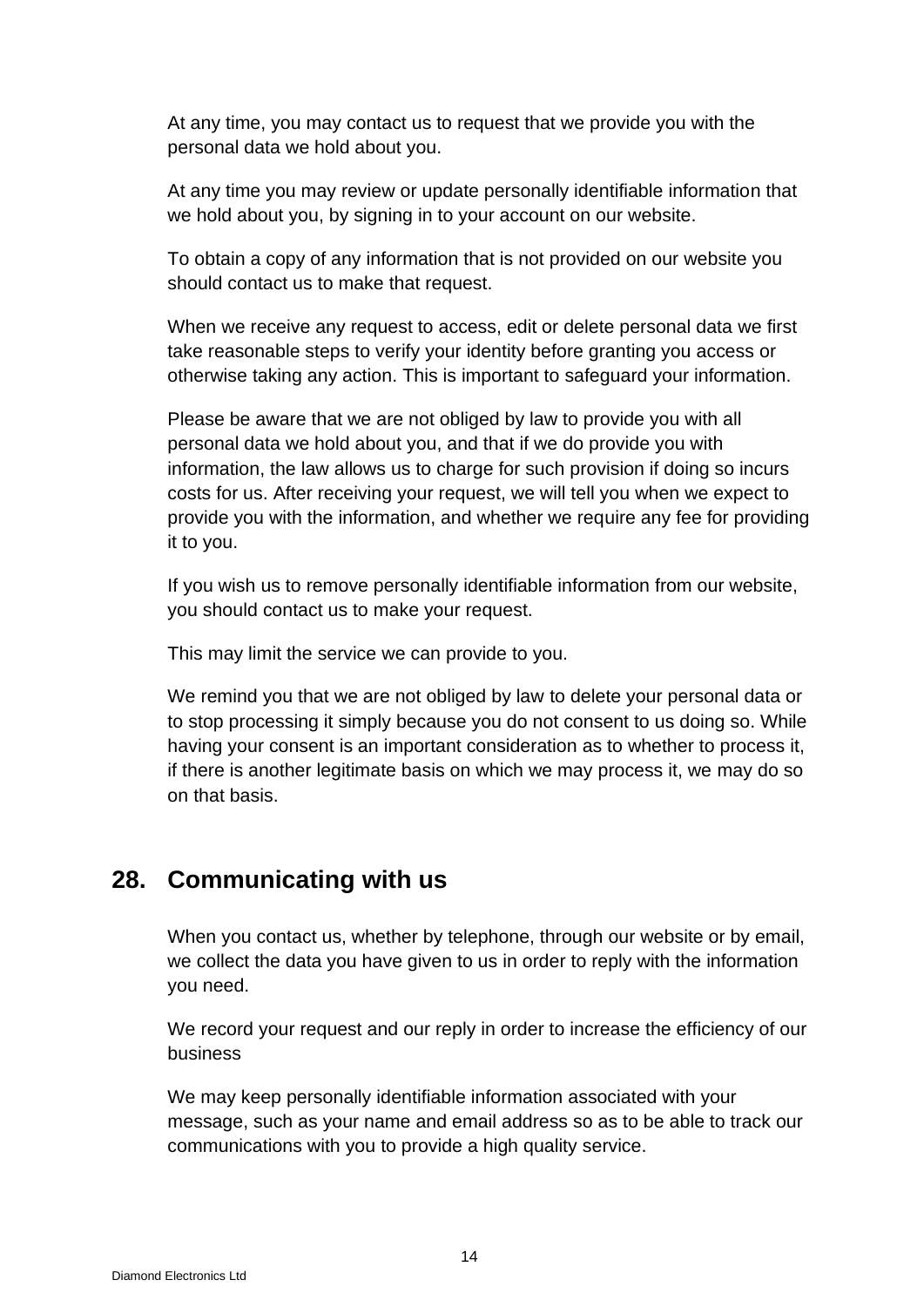## **29. Complaining**

If you are not happy with our privacy policy, or if you have any complaint, then you should tell us.

When we receive a complaint, we record the information you have given to us on the basis of consent. We use that information to resolve your complaint.

We aim to investigate all complaints relating to user generated content. However, we may not be able to do so as soon as a complaint is made. If we feel that it is justified or if we believe that the law requires us to do so, we shall remove the content while do so.

Making a complaint may not result in the removal of the content. Ultimately, we have to make a judgment as to whose right will be obstructed: yours, or that of the person who posted the content that offends you.

If we think your complaint is vexatious or without any basis, we shall not correspond with you about it.

If your complaint reasonably requires us to notify some other person, we may decide to give to that other person some of the information contained in your complaint. We do this as infrequently as possible, but it is a matter for our sole discretion whether we do give information, and if we do, what that information is.

We may also compile statistics showing information obtained from this source to assess the level of service we provide, but not in a way that could identify you or any other person.

If a dispute is not settled then we hope you will agree to attempt to resolve it by engaging in good faith with us in a process of mediation or arbitration.

If you are in any way dissatisfied about how we process your personal data, you have a right to lodge a complaint with the Information Commissioner's Office (ICO). This can be done at [https://ico.org.uk/make-a-complaint/.](https://ico.org.uk/make-a-complaint/) We would, however, appreciate the opportunity to talk to you about your concern before you approach the ICO.

### **30. Retention period**

Except as otherwise mentioned in this privacy notice, we keep your personal data only for as long as required by us:

• to provide you with the services you have requested